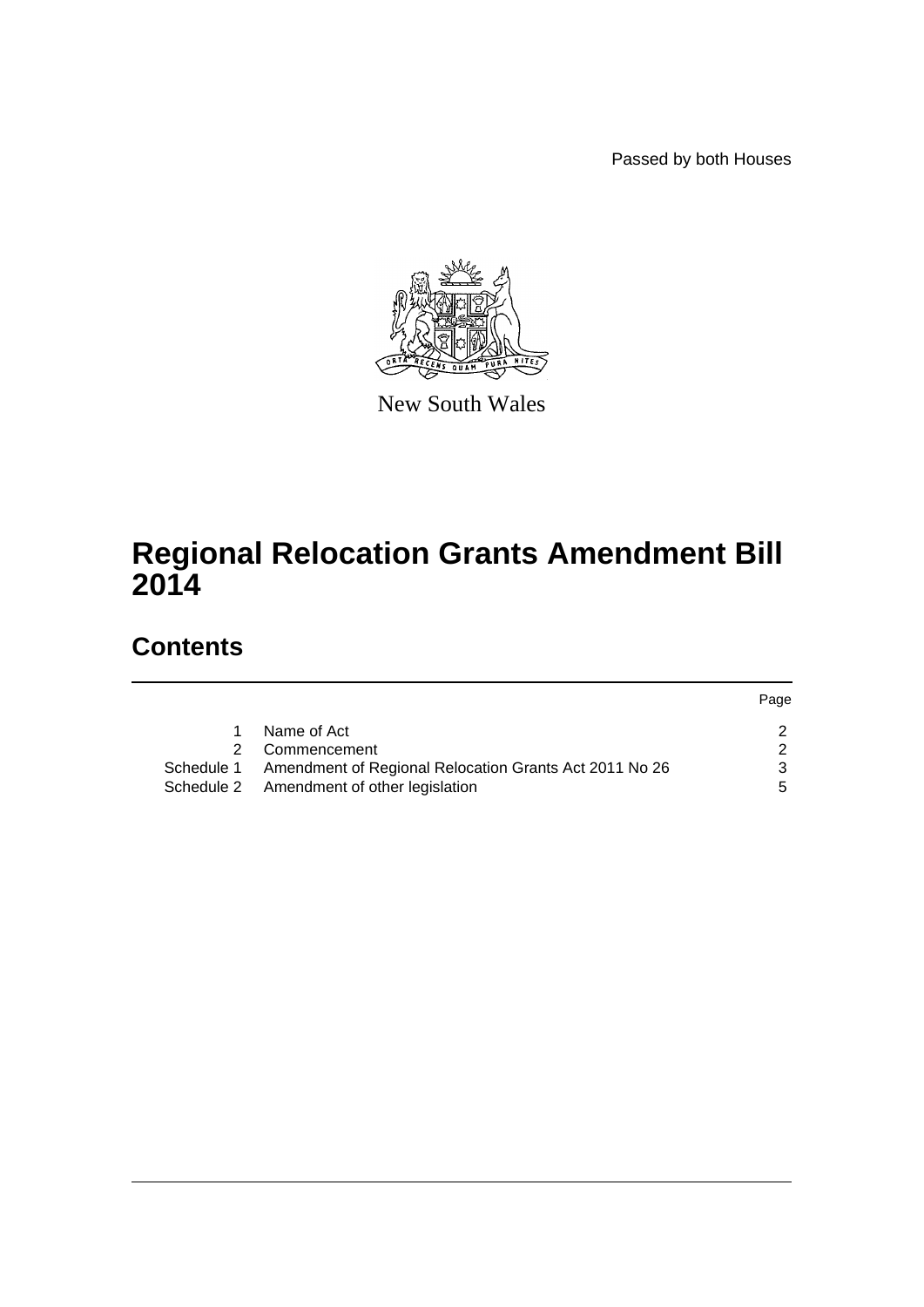*I certify that this public bill, which originated in the Legislative Assembly, has finally passed the Legislative Council and the Legislative Assembly of New South Wales.*

> *Clerk of the Legislative Assembly. Legislative Assembly, Sydney,* , 2014



New South Wales

# **Regional Relocation Grants Amendment Bill 2014**

Act No , 2014

An Act to amend the *Regional Relocation Grants Act 2011* to confirm the closure of the regional relocation home buyers grant and ensure a period of continued operation of the skilled regional relocation incentive; and for other purposes.

*I have examined this bill and find it to correspond in all respects with the bill as finally passed by both Houses.*

*Assistant Speaker of the Legislative Assembly.*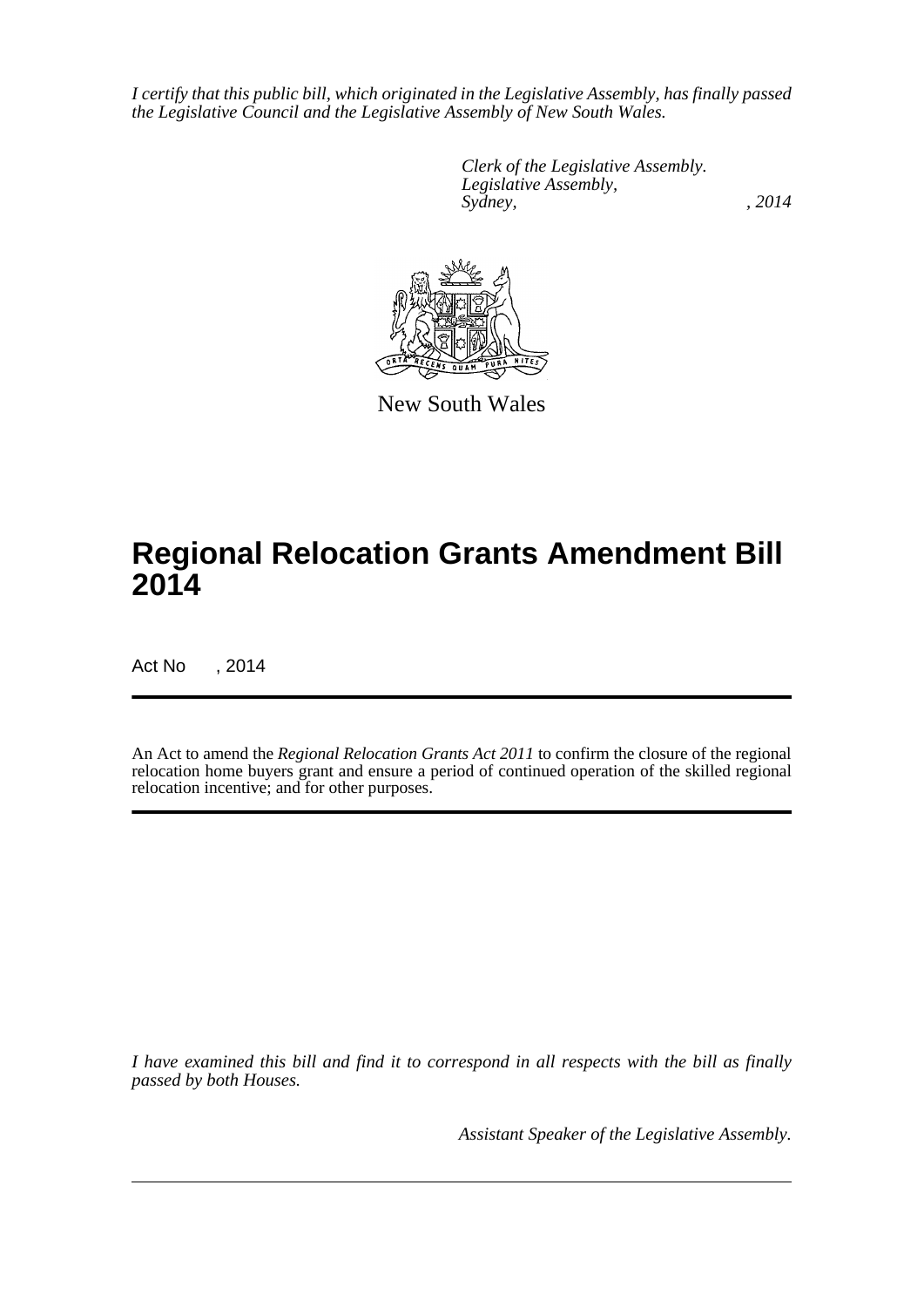Regional Relocation Grants Amendment Bill 2014 [NSW]

#### <span id="page-2-0"></span>**The Legislature of New South Wales enacts:**

#### **1 Name of Act**

This Act is the *Regional Relocation Grants Amendment Act 2014*.

#### <span id="page-2-1"></span>**2 Commencement**

- (1) This Act is taken to have commenced on 30 September 2014, except as provided by subsection (2).
- (2) Schedule 1 [1] and [9] and Schedule 2 commence on the date of assent to this Act.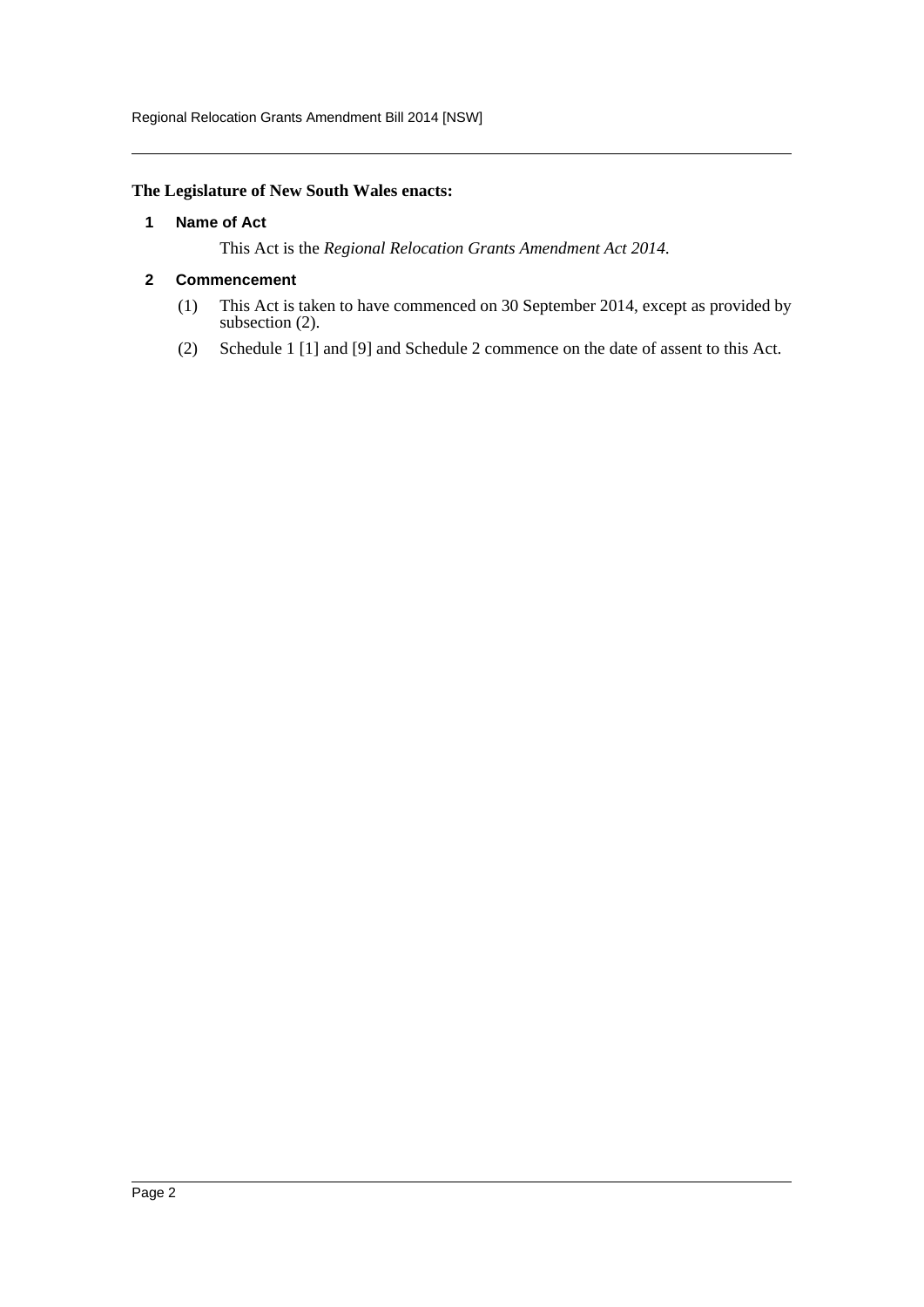## <span id="page-3-0"></span>**Schedule 1 Amendment of Regional Relocation Grants Act 2011 No 26**

#### **[1] Section 1 Name of Act**

Insert "*(Skills Incentive)*" after "*Grants*".

#### **[2] Section 3 Definitions**

Omit the definition of *scheme closure date* in section 3 (1). Insert in alphabetical order:

*incentive scheme closure date*—see section 57.

#### **[3] Section 10 Date purchase is commenced**

Omit "1 July 2015" from section 10 (1). Insert instead "30 September 2014".

- **[4] Section 10 (4)** Omit the subsection.
- **[5] Section 22 Date regional job commenced** Omit "1 July 2015" from section 22 (1). Insert instead "the incentive scheme closure date".
- **[6] Section 22 (3)**

Omit the subsection.

**[7] Section 22F Date applicant commences self-employment in regional small business** Omit "1 July 2015" from section 22F (1).

Insert instead "the incentive scheme closure date".

**[8] Section 22F (3)**

Omit the subsection.

**[9] Section 22H Applicant must participate in approved program**

Omit "complete". Insert instead "participate in".

#### **[10] Section 23 Making of applications**

Omit section 23 (5) and (6). Insert instead:

- (5) An application for a regional relocation grant cannot be made after:
	- (a) in the case of an application for a regional relocation home buyers grant—31 March 2015, or
	- (b) in the case of an application for a skilled regional relocation incentive the date that is 6 months after the incentive scheme closure date.
- (6) The Chief Commissioner must refuse an application made after the relevant date specified in subsection (5).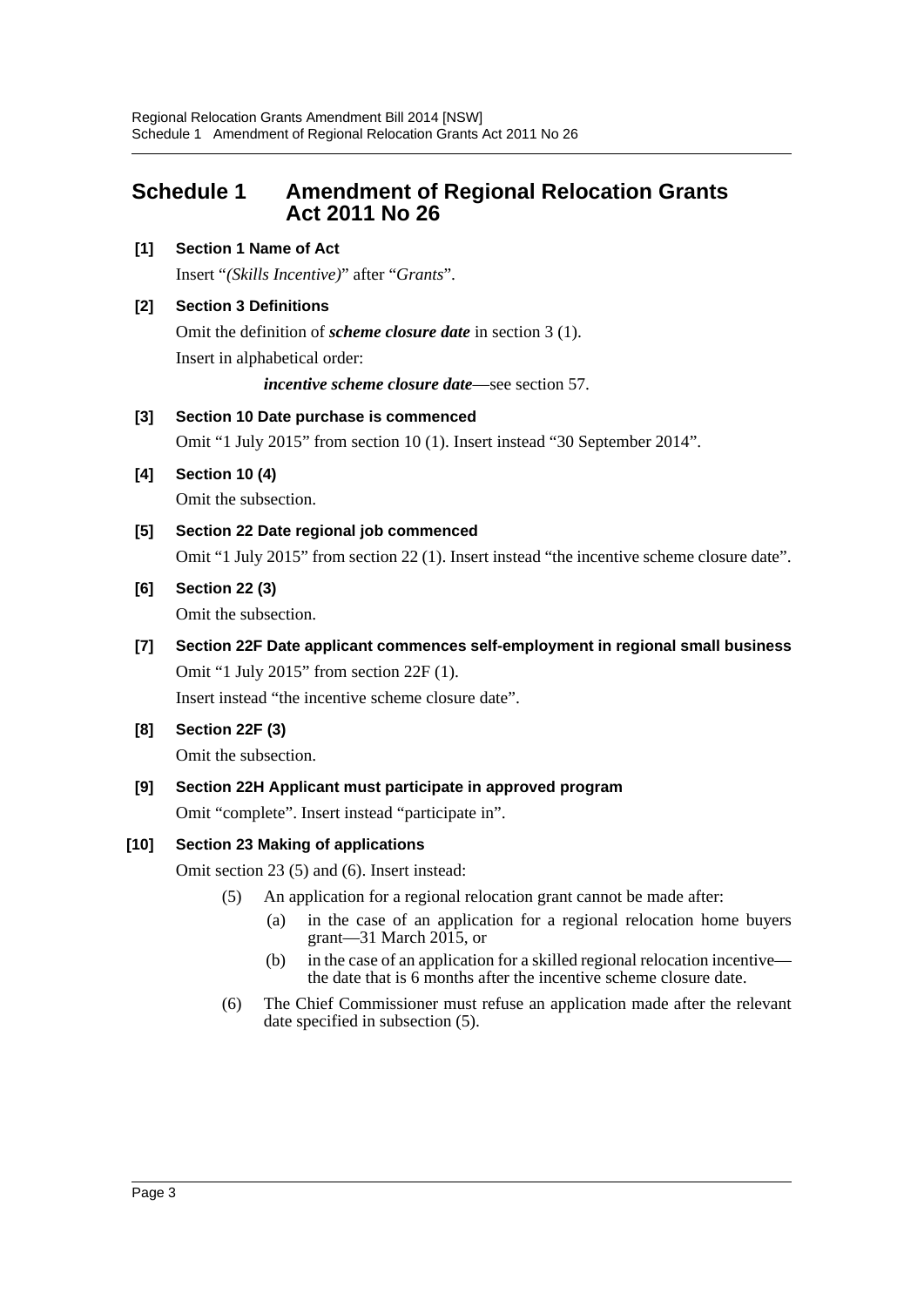#### **[11] Section 57**

Omit sections 57 and 58. Insert instead:

#### **57 Incentive scheme closure date**

- (1) Subject to subsection (2), the incentive scheme closure date is 31 March 2015.
- (2) The Minister may, by order published on the NSW legislation website, appoint an alternative date as the incentive scheme closure date.
- (3) An order appointing an alternative incentive scheme closure date must be published on the NSW legislation website no less than 30 days before the alternative closure date specified in the order.
- (4) However, the appointment of an alternative incentive scheme closure date does not affect the operation of this Act in respect of employment in a regional job or self-employment in a regional small business that is commenced on or before the alternative incentive scheme closure date.

**Note.** The incentive scheme closure date applies only to a skilled regional relocation incentive. The regional relocation home buyers grant applies only to a purchase commenced before 30 September 2014—see section 10.